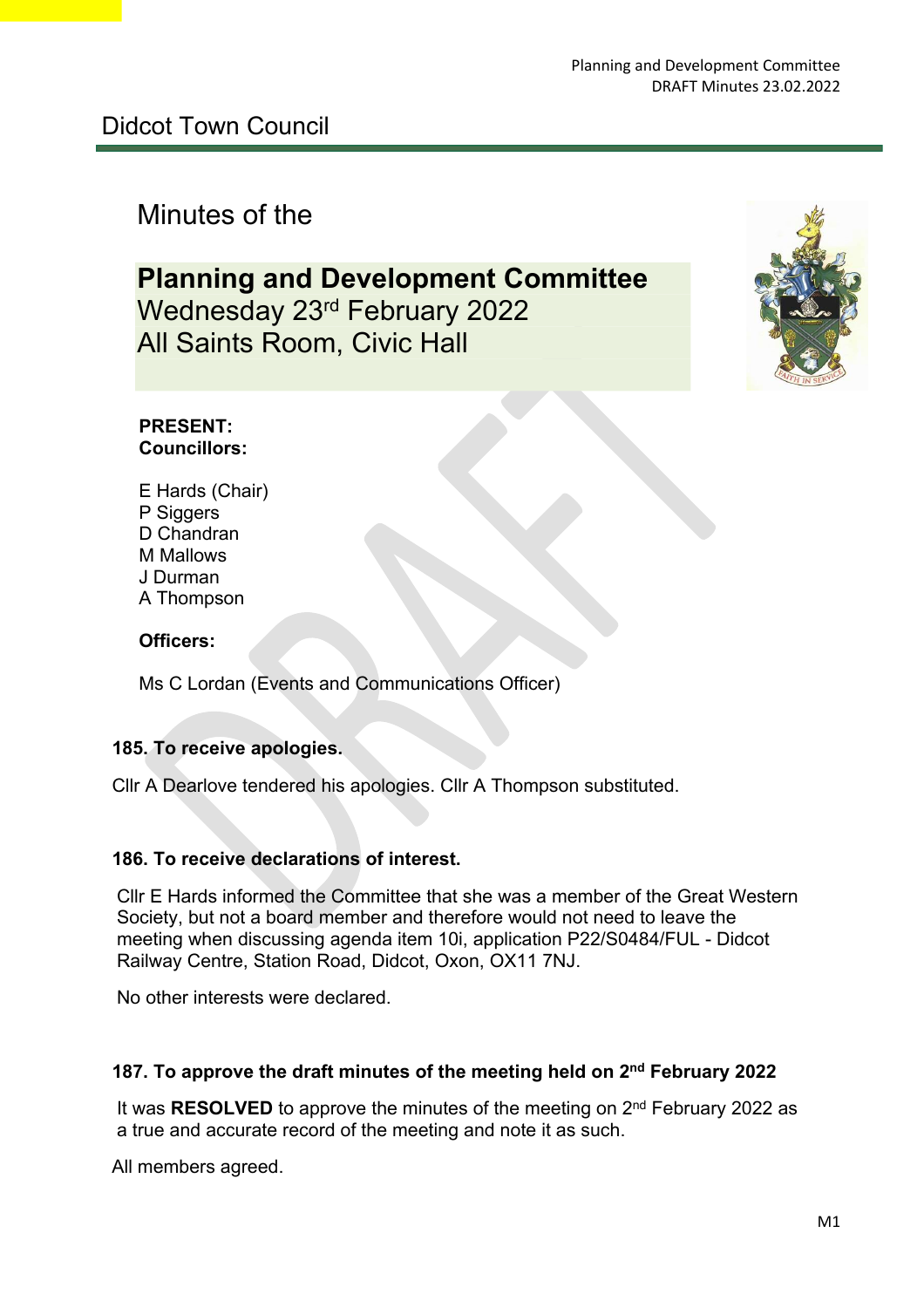#### **188. Questions on the minutes as to the progress of any item.**

There were no questions as to the progress of any item.

| Item           | <b>Date</b><br>received           | <b>Received</b><br>from                   | <b>Sent to Members</b>        | <b>Details</b>                                                                                                                                                                                                                                                                                                                                                                                                                                                                                                                                                                                                                                                                                                                              |
|----------------|-----------------------------------|-------------------------------------------|-------------------------------|---------------------------------------------------------------------------------------------------------------------------------------------------------------------------------------------------------------------------------------------------------------------------------------------------------------------------------------------------------------------------------------------------------------------------------------------------------------------------------------------------------------------------------------------------------------------------------------------------------------------------------------------------------------------------------------------------------------------------------------------|
| 6a)            | 8 <sup>th</sup> February<br>2022  | SODC                                      | 8 <sup>th</sup> February 2022 | Confirmation of a withdrawal of application<br>P21/S5244/HH -118 Abingdon Terrace Didcot OX11<br>0AJ agenda item 14.                                                                                                                                                                                                                                                                                                                                                                                                                                                                                                                                                                                                                        |
| 6 <sub>b</sub> | 9 <sup>th</sup> February<br>2022  | SO and VWH<br><b>District</b><br>Councils | 10th February 2022            | Response to DTC's comment on the Updated Planning<br><b>Enforcement Statement:</b><br>"Thank you for the clarification.<br>Please pass on my assurances to the Town Council<br>that officers have not changed how they make their<br>decisions. Officers work within a national framework<br>of legislation. Eg the Town and Country Planning<br>General Permitted Development Order 2015 (as<br>amended) (known as PD) is legislation that covers the<br>whole of England and Wales. Decisions on expediency<br>are made in the context of the local development<br>plan. It is exactly the same framework used to<br>determine planning applications.<br>The changes we have made are to help us become<br>more efficient and effective." |
| 6c)            | 10 <sup>th</sup> February<br>2022 | SODC                                      | 10th February 2022            | Planning Enforcement Statement briefing slides<br>forwarded to Committee members.                                                                                                                                                                                                                                                                                                                                                                                                                                                                                                                                                                                                                                                           |
| 6d)            | 15 <sup>th</sup> February<br>2022 | SODC/VOWH                                 |                               | Invitation to comment on planning consultations:<br>Draft Community Infrastructure Levy (CIL) Charging<br>Schedule and the Draft Developer Contributions<br>Supplementary Planning Document (SPD) - agenda<br>item 8.                                                                                                                                                                                                                                                                                                                                                                                                                                                                                                                       |

The Committee noted the items of correspondence.

Three further items were received after the agenda was sent out regarding three applications which were due to be discussed at SODC's next Planning Committee meeting on 2<sup>nd</sup> March 2022:

1. P21/S4250/FUL, 25 Glebe Road, Didcot, OX11 8PL - Change of use to 7-bedroom House in Multiple Occupation.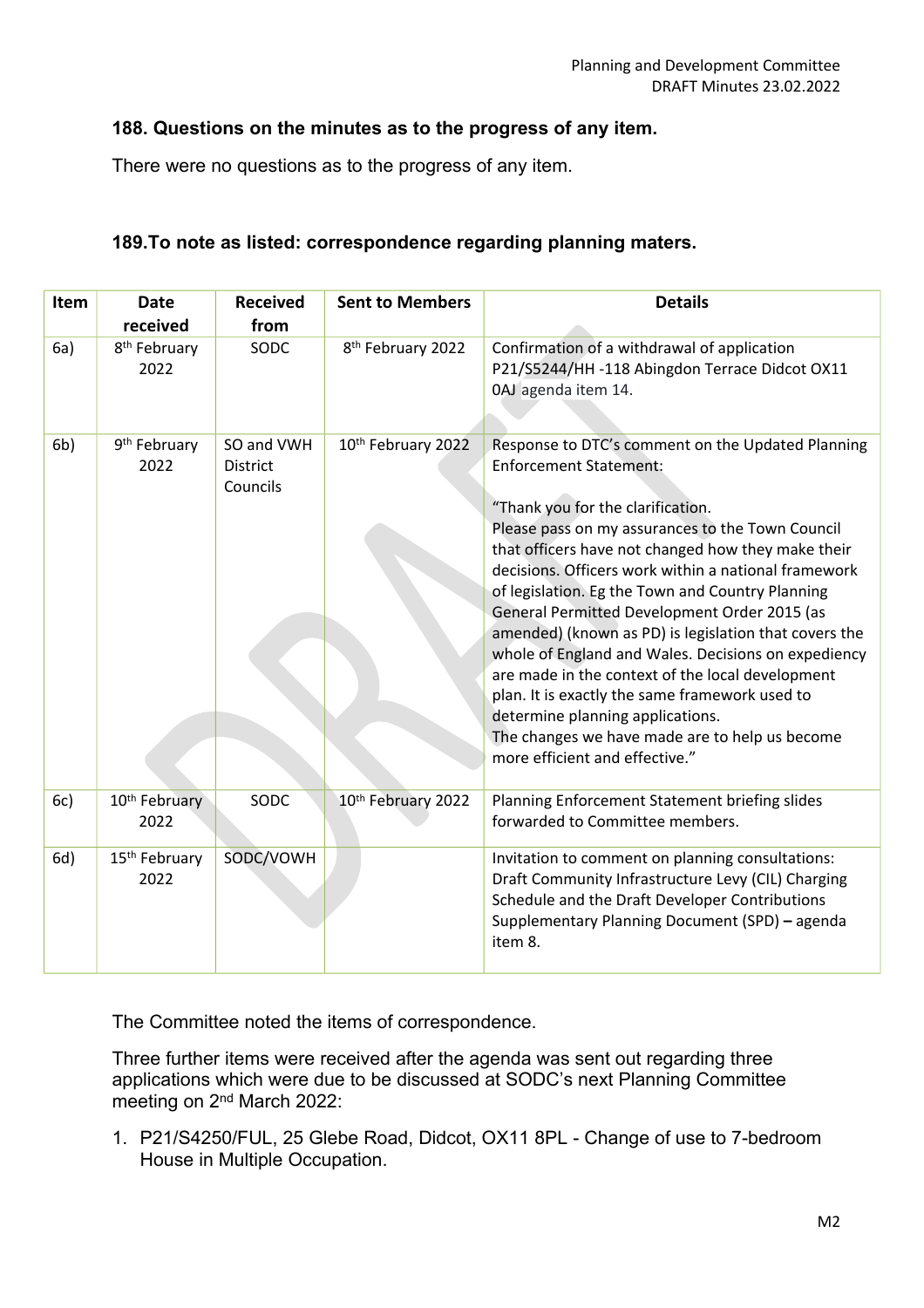The Planning and Development Committee had previously resolved at their meeting on 27<sup>th</sup> October 2021 to object to this application due to inadequate parking on the narrow road, which already had severe parking issues. This comment was supported by the Highway Authority's comment, which had subsequently been withdrawn. Had this information been brought to the attention of the Committee sooner, their objection would have also been withdrawn.

The Committee **RESOLVED** to withdraw their previous objection and comment on this application and would therefore not be sending a representative to speak on this item.

- 2. P21/S3973/FUL, 14 Haydon Road, Didcot, OX11 7JD Change of use of dwelling house (C3) to a large 10-bedroom House in Multiple Occupation (Sui Generis) facilitated by two storey side extensions, a single storey rear extension, and extension to the dropped kerb to create additional parking.
- 3. P21/S5378/FUL, Ridgeway House, 1A Hagbourne Road, Didcot, OX11 8DP Change of use of the existing office to a large (Sui Generis) House in Multiple Occupation (HMO) with the addition of a rear dormer.

It was **AGREED** the EC Officer would register Cllr E Hards to speak on behalf of the Planning and Development Committee on applications P21/S3973/FUL and P21/S5378/FUL at SODC's Planning meeting on 2nd March 2022, basing the comments on the previous responses.

# **190.To discuss and consider South Oxfordshire and Vale of White Horse District Councils Joint Design Guide – Consultation extended to 11.59pm on Tuesday 15 March 2022 (deferred from last meeting)**

The Committee discussed the Joint Design Guide and **RESOLVED** to submit comments to South Oxfordshire and Vale of White Horse District Councils.

The PEO will liaise with the Chair on the comments and forward them to South Oxfordshire and Vale of White Horse District Councils (appendix 1).

**191.To discuss and consider the invitation to comment on planning consultations**: **Draft Community Infrastructure Levy (CIL) Charging Schedule and the Draft Developer Contributions Supplementary Planning Document (SPD) – Consultation ends at 11.59pm on Tuesday 22nd March 2022**

The Committee **RESOLVED** to **defer** this item to the next meeting of the Planning and Development Committee.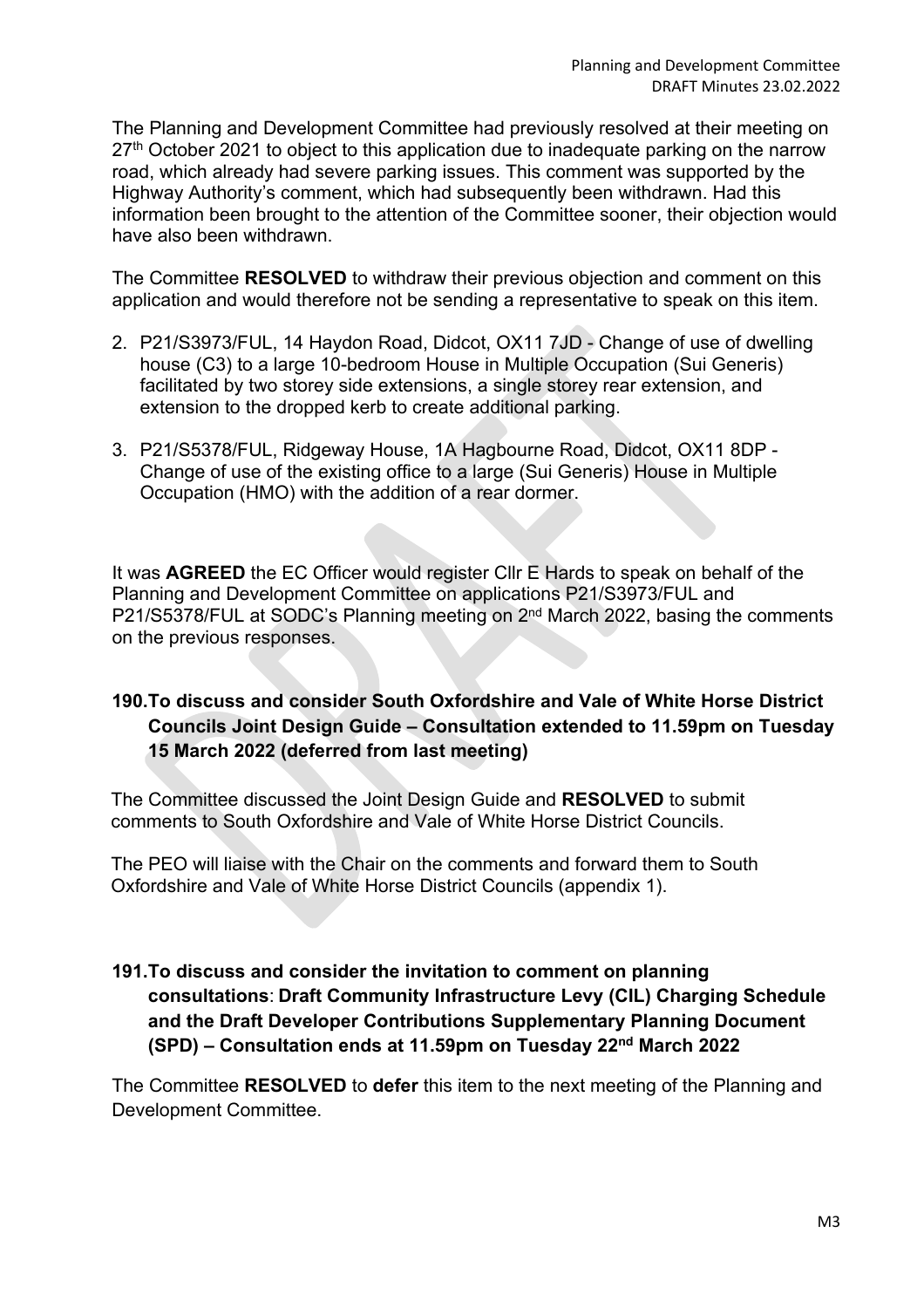## **192.To note as listed: applications for certificates of lawful development and information only.**

 $\overline{\phantom{a}}$ 

The Committee noted that no applications for lawful development had been received.

## **193.To consider as listed: Planning Applications.**

| 10a)            | <b>Application</b>     | P21/S4857/HH                                                                                                        | 49 & 51 Queensway Didcot Oxon OX11 8LY                                 |  |
|-----------------|------------------------|---------------------------------------------------------------------------------------------------------------------|------------------------------------------------------------------------|--|
|                 | Proposal               | First floor extension covering both properties.                                                                     |                                                                        |  |
|                 | <b>Response date</b>   | 25th February 2022 (extended from 17th February 2022)                                                               |                                                                        |  |
|                 |                        |                                                                                                                     |                                                                        |  |
|                 | <b>Agreed response</b> | It was proposed by Cllr E Hards, seconded by Cllr P Siggers and                                                     |                                                                        |  |
|                 |                        | RESOLVED to submit no objection to the application.                                                                 |                                                                        |  |
|                 |                        |                                                                                                                     |                                                                        |  |
|                 |                        | All members agreed.                                                                                                 |                                                                        |  |
|                 |                        |                                                                                                                     |                                                                        |  |
| 10 <sub>b</sub> | <b>Application</b>     | P22/S0197/HS                                                                                                        | Air Products PLC Harrier Park Hawksworth                               |  |
|                 |                        |                                                                                                                     | Didcot OX11 7PL                                                        |  |
|                 | Proposal               | Application for Hazardous Substances Consent                                                                        |                                                                        |  |
|                 | <b>Response date</b>   | 25th February 2022 (extended from 17th February 2022)                                                               |                                                                        |  |
|                 |                        |                                                                                                                     |                                                                        |  |
|                 | <b>Agreed response</b> | It was proposed by CIIr E Hards, seconded by CIIr P Siggers and<br><b>RESOLVED</b> to submit the following comment: |                                                                        |  |
|                 |                        |                                                                                                                     |                                                                        |  |
|                 |                        |                                                                                                                     |                                                                        |  |
|                 |                        | The Committee would not like to respond to application                                                              |                                                                        |  |
|                 |                        | P22/S0197/HS as they do not feel qualified to discuss or make a                                                     |                                                                        |  |
|                 |                        | decision regarding hazardous substances.                                                                            |                                                                        |  |
|                 |                        |                                                                                                                     |                                                                        |  |
|                 |                        | All members agreed.                                                                                                 |                                                                        |  |
|                 |                        |                                                                                                                     |                                                                        |  |
| 10c)            | <b>Application</b>     | P21/S5181/HH                                                                                                        | 75 Wessex Road Didcot OX11 8BH                                         |  |
|                 | Proposal               |                                                                                                                     | Extension of the existing dropped kerb outside of property, removal of |  |
|                 |                        | grass verge and replacement with tarmac.                                                                            |                                                                        |  |
|                 | <b>Response date</b>   | 24th February 2022                                                                                                  |                                                                        |  |
|                 |                        |                                                                                                                     |                                                                        |  |
|                 | <b>Agreed response</b> | It was proposed by Cllr A Thompson, seconded by Cllr M Mallows and                                                  |                                                                        |  |
|                 |                        | <b>RESOLVED</b> to submit no objection to the application.                                                          |                                                                        |  |
|                 |                        |                                                                                                                     |                                                                        |  |
|                 |                        | All members agreed.                                                                                                 |                                                                        |  |
|                 |                        |                                                                                                                     |                                                                        |  |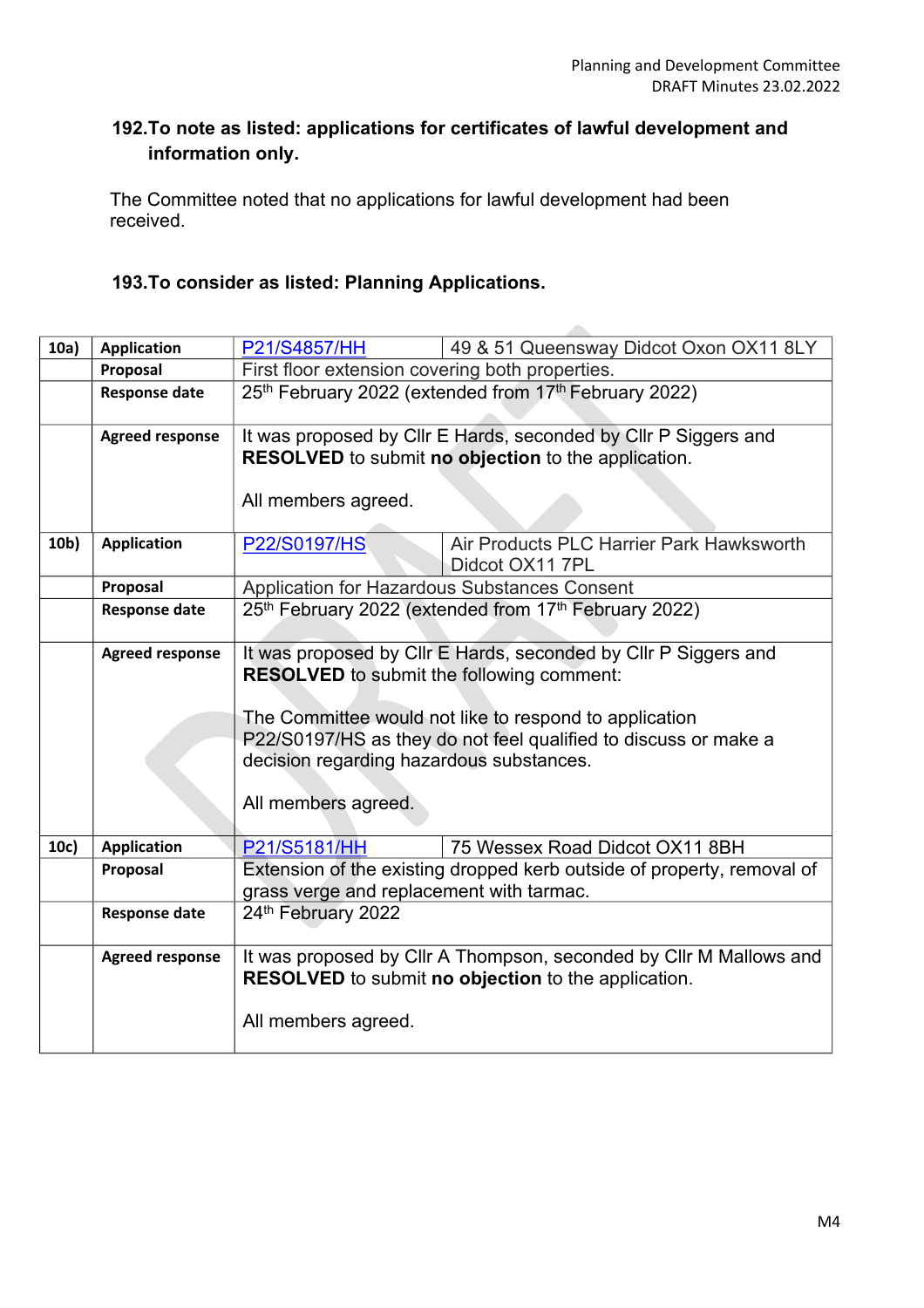| 10d) | <b>Application</b>     | 23 Dart Drive Didcot OX11 7XX<br>P22/S0383/HH                                                                                                   |  |  |
|------|------------------------|-------------------------------------------------------------------------------------------------------------------------------------------------|--|--|
|      | Proposal               | Two storey side extension                                                                                                                       |  |  |
|      | <b>Response date</b>   | 25th February 2022                                                                                                                              |  |  |
|      | <b>Agreed response</b> | It was proposed by Cllr P Siggers, seconded by Cllr A Thompson, and<br><b>RESOLVED</b> to object to the application with the following comment: |  |  |
|      |                        | The Committee can not see how two parking spaces will be provided<br>on the plans.                                                              |  |  |
|      |                        | All members agreed.                                                                                                                             |  |  |
| 10e) | <b>Application</b>     | Marlborough Club 227 Broadway Didcot<br><b>P22/S0248/FUL</b><br><b>OX11 8RU</b>                                                                 |  |  |
|      | Proposal               | Erection of new single storey building to be used as a boxing club.                                                                             |  |  |
|      | <b>Response date</b>   | 25th February 2022                                                                                                                              |  |  |
|      | <b>Agreed response</b> | It was proposed by Cllr E Hards, seconded by Cllr J Durman and<br><b>RESOLVED</b> to submit no objection to the application with the            |  |  |
|      |                        |                                                                                                                                                 |  |  |
|      |                        | following comments:                                                                                                                             |  |  |
|      |                        | The Committee would like clarification on whether the building will                                                                             |  |  |
|      |                        | have access to changing facilities and toilets.                                                                                                 |  |  |
|      |                        |                                                                                                                                                 |  |  |
|      |                        | All members agreed.                                                                                                                             |  |  |
| 10f) | <b>Application</b>     | <b>Didcot Girls School Manor Crescent Didcot</b><br><b>P22/S0379/FUL</b><br>Oxon OX11 7AJ                                                       |  |  |
|      | Proposal               | Installation of a double fire door leading on to a coloured metal<br>staircase.                                                                 |  |  |
|      | <b>Response date</b>   | 1 <sup>st</sup> March 2022                                                                                                                      |  |  |
|      | <b>Agreed response</b> | It was proposed by Cllr D Chandran, proposed by Cllr P Siggers and<br>RESOLVED to submit no objection to the application.                       |  |  |
|      |                        | All members agreed.                                                                                                                             |  |  |
| 10g) | <b>Application</b>     | P22/S0362/HH<br>52 St Hildas Close Didcot OX11 9UX                                                                                              |  |  |
|      | Proposal               | Single storey front extension and garage conversion                                                                                             |  |  |
|      | <b>Response date</b>   | 3rd March 2022                                                                                                                                  |  |  |
|      | <b>Agreed response</b> | It was proposed by Cllr J Durman, seconded by Cllr M Mallows and<br>RESOLVED to submit no objection to the application.                         |  |  |
|      |                        | All members agreed.                                                                                                                             |  |  |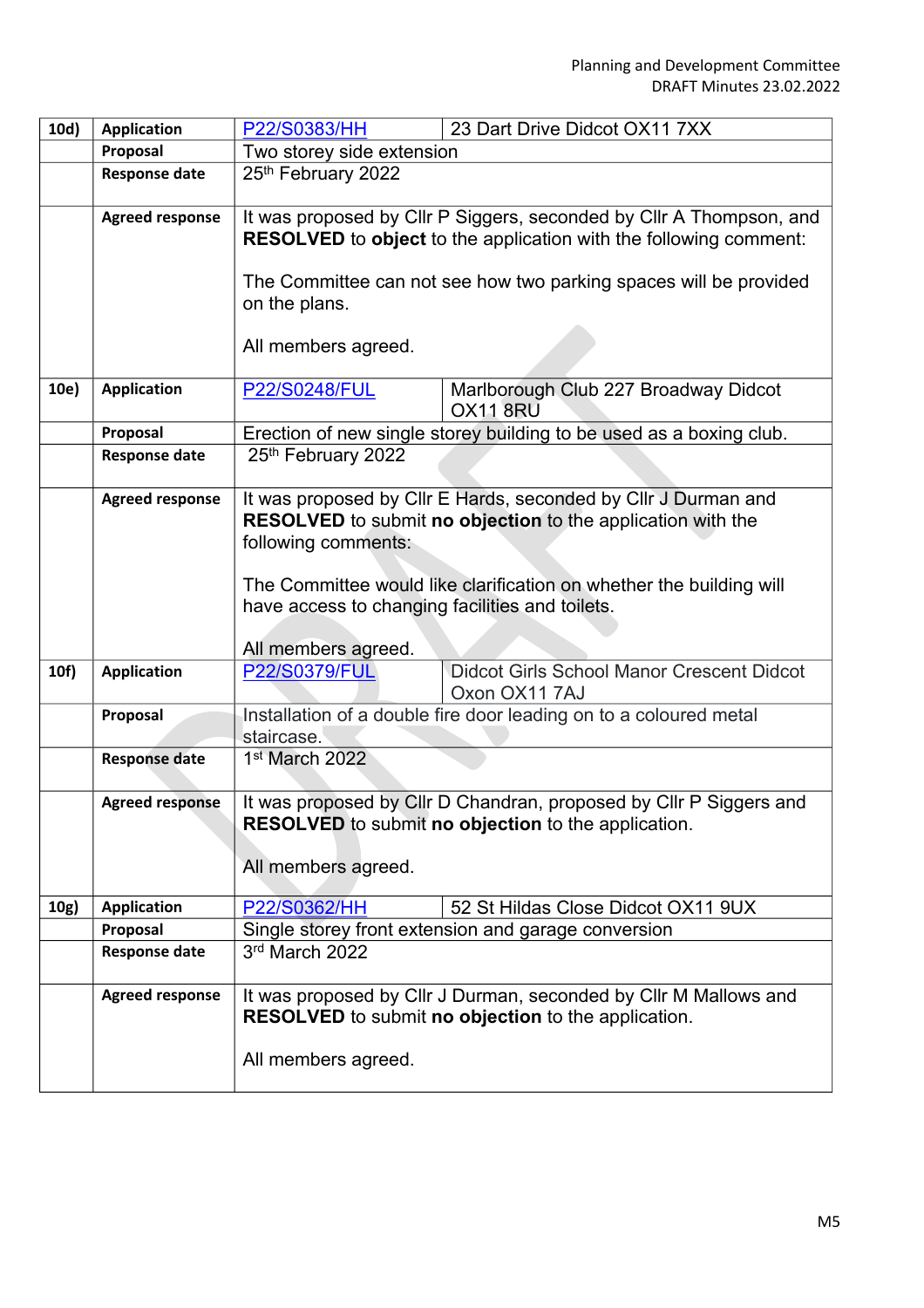| 10h) | <b>Application</b>     | <b>P22/S0428/FUL</b>                                                                                                                                    | 5-6 Unit 1a Market Place Didcot OX11 7LE                    |  |
|------|------------------------|---------------------------------------------------------------------------------------------------------------------------------------------------------|-------------------------------------------------------------|--|
|      | Proposal               | Change of use from office use Class E to Sui Generis                                                                                                    |                                                             |  |
|      | <b>Response date</b>   | 10th March 2022                                                                                                                                         |                                                             |  |
|      | <b>Agreed response</b> | It was proposed by Cllr P Siggers, seconded by Cllr A Thompson and<br><b>RESOLVED</b> to submit no objection to the application.<br>All members agreed. |                                                             |  |
| 10i) | <b>Application</b>     | <b>P22/S0484/FUL</b>                                                                                                                                    | Didcot Railway Centre Station Road Didcot<br><b>OX117NJ</b> |  |
|      | Proposal               | Proposals seek to create a new accessible entrance combing both<br>ramp and stair access for visitors and employees to the site.                        |                                                             |  |
|      | <b>Response date</b>   | 10th March 2022                                                                                                                                         |                                                             |  |
|      | <b>Agreed response</b> | It was proposed by Cllr P Siggers, seconded by Cllr J Durman and<br>RESOLVED to submit no objection to the application.<br>All members agreed.          |                                                             |  |

# **194.To note as listed: Planning Appeals.**

The Committee noted that no planning appeals had been received.

## **195. Applications Approved.**

The Committee noted the below listed approvals.

| <b>Didcot Town Council's</b><br>recommendation | <b>Planning Application</b><br><b>Number</b> | <b>Proposal and Address</b>                                                                                                     |
|------------------------------------------------|----------------------------------------------|---------------------------------------------------------------------------------------------------------------------------------|
| No objection                                   | P21/S5114/HH                                 | Erection of conservatory, dwarf walls<br>around base, 5m x 3.35m, ridge height<br>of 2.89m<br>23 Cromwell Drive Didcot OX11 9RB |
| No objection                                   | P21/S5158/HH                                 | Single storey rear extension<br>21 Colborne Road Didcot OX11 0AB                                                                |
| No objection                                   | P21/S5085/HH                                 | Proposed ground floor rear extension,<br>garage conversion and first floor side<br>extension                                    |
|                                                |                                              | 93 Lydalls Road Didcot OX11 7DT                                                                                                 |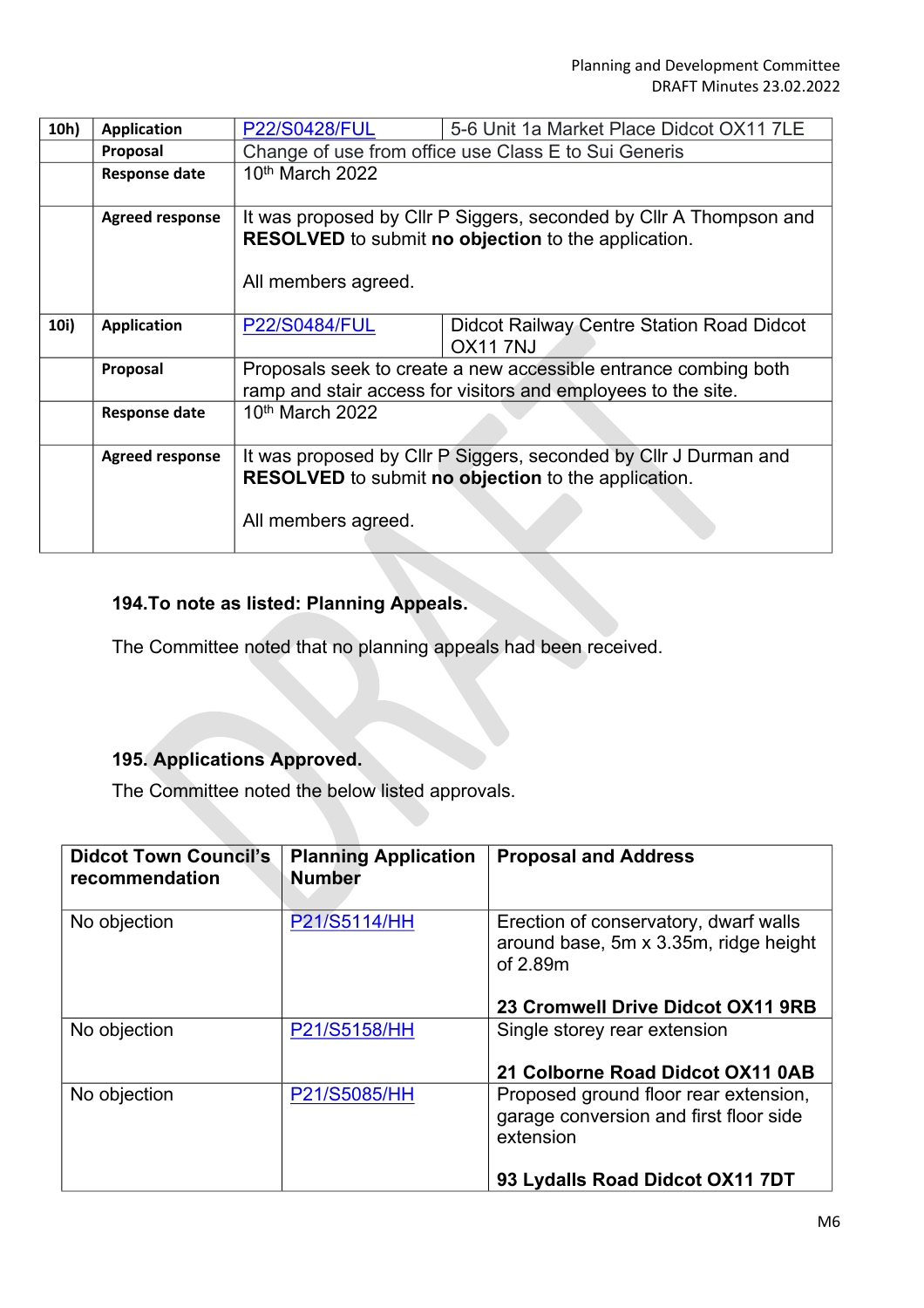| No objection | P21/S5015/HH | Erection of two-storey rear extension.                                                                                         |
|--------------|--------------|--------------------------------------------------------------------------------------------------------------------------------|
|              |              | 53 Derwent Avenue Didcot OX11<br>7RF                                                                                           |
| No objection | P21/S5283/HH | New first floor dormer extension,<br>internal redesign, and extension to<br>existing garage to create annex for<br>family use. |
|              |              | 37 Green Road Didcot OX11 8SY                                                                                                  |

## **196. Applications refused.**

The Committee noted that no planning applications had been refused.

#### **197.Applications withdrawn.**

The Committee noted the below withdrawn planning application:

| <b>P21/S5244/HH</b><br>118 Abingdon Terrace Didcot OX11 0AJ                                                                                                                                                                                                                       |  |  |
|-----------------------------------------------------------------------------------------------------------------------------------------------------------------------------------------------------------------------------------------------------------------------------------|--|--|
| Demolition of existing single storey rear extension roof and erection of a<br>first-floor extension and the part mezzanine floor in the loft                                                                                                                                      |  |  |
| 8 <sup>th</sup> February 2022                                                                                                                                                                                                                                                     |  |  |
| Objection with comment:<br>response 17th January 2022                                                                                                                                                                                                                             |  |  |
| The Committee were concerned that this is unneighbourly due to the bulk and<br>massing. The overall projection of the 2.5 storey extension would be overbearing and<br>intrusive leading to loss of privacy, light, and amenity to neighbouring properties.                       |  |  |
| It is out of character for the area (being widely visible from the alleyway running<br>behind Abingdon Terrace) and will overlook properties on Oxford Crescent. The<br>increase in height means neighbours who use vegetation for screening, will no longer<br>be able to do so. |  |  |
|                                                                                                                                                                                                                                                                                   |  |  |

#### **198. Applications referred.**

The Committee noted no planning applications had been referred.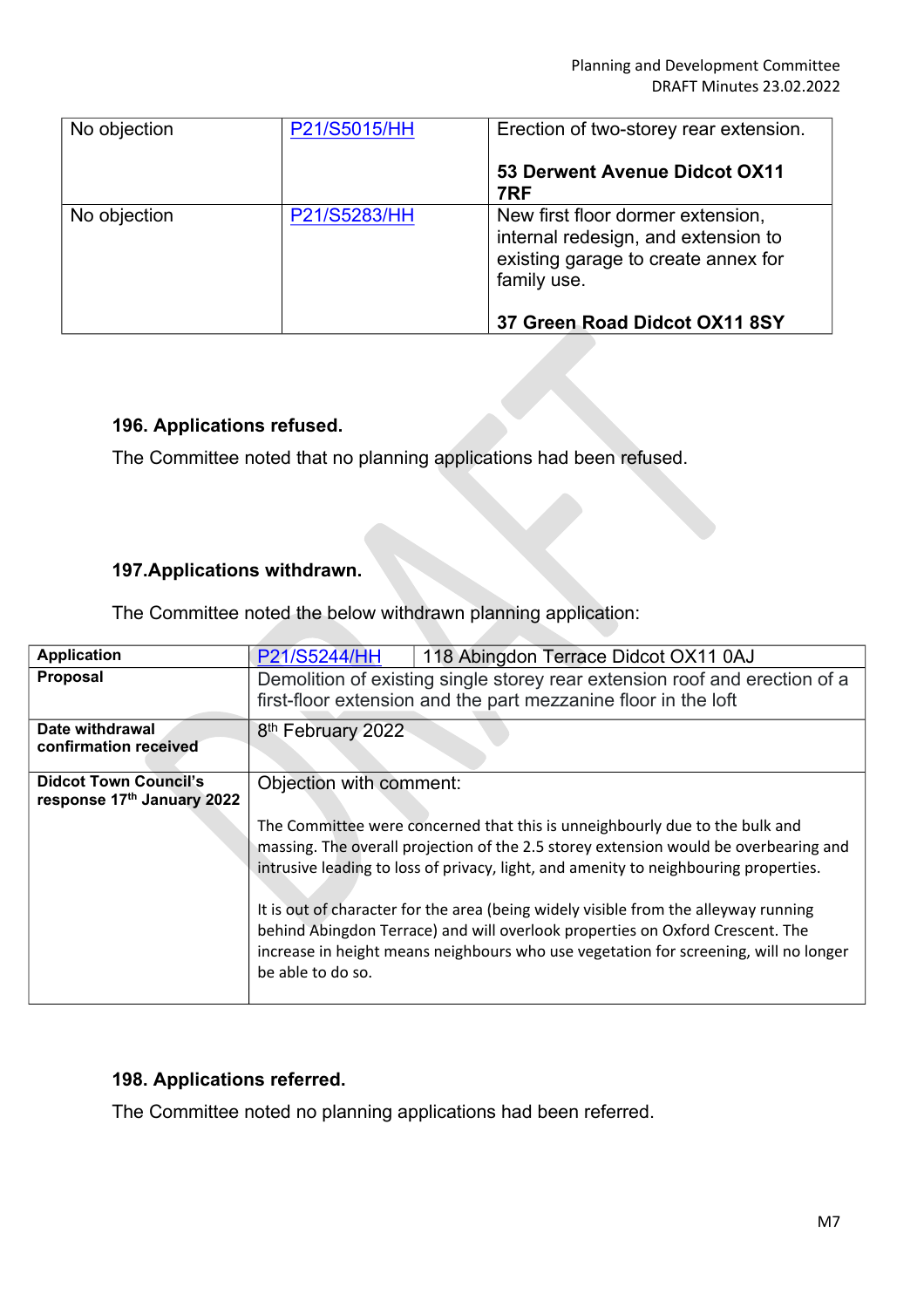The meeting closed at 8.15pm.

Signed: ……………………………………….

Date: ……………………………………….